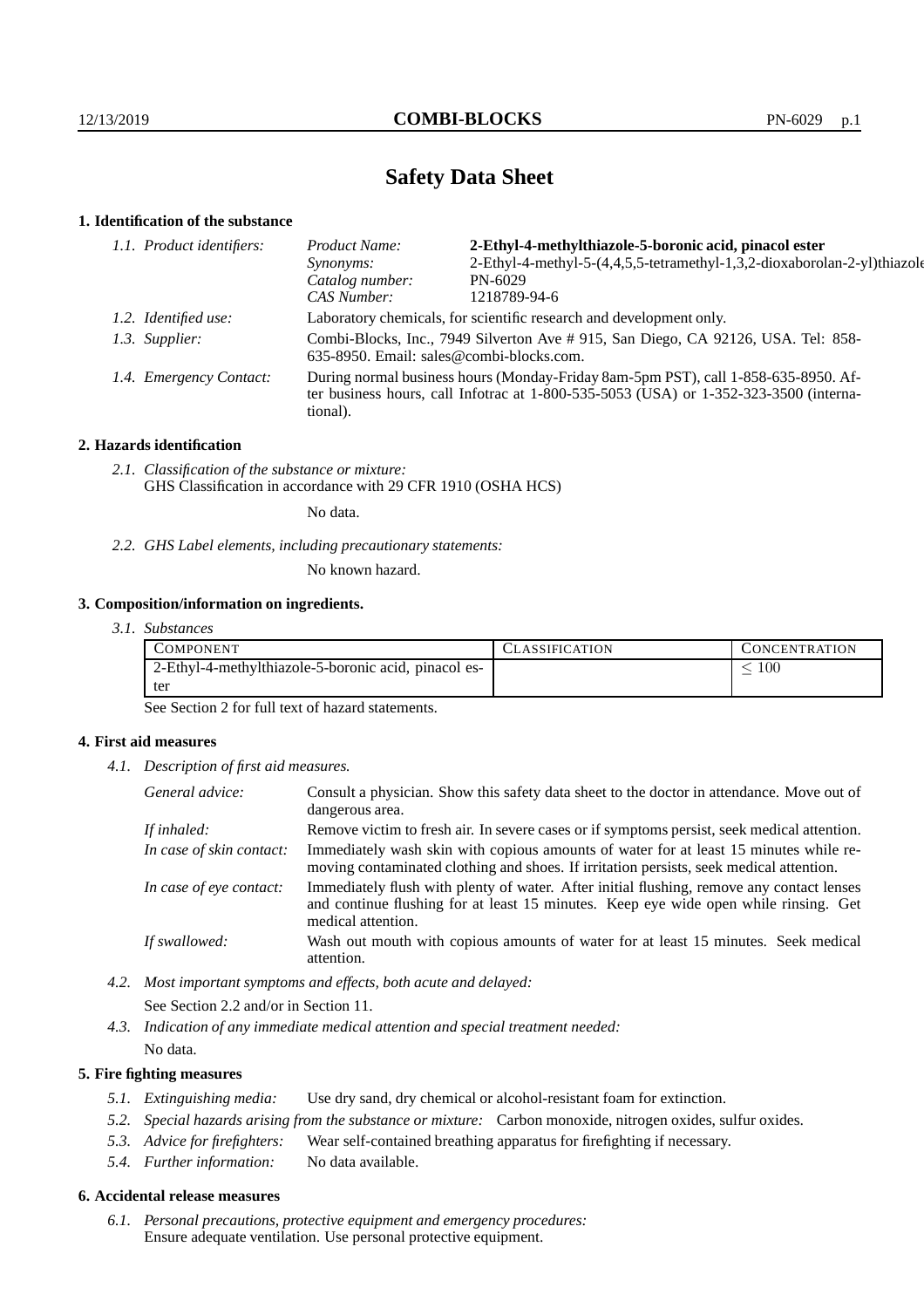|                  | 6.2. Environmental precautions:<br>Should not be released into the environment. See Section 12 for additional ecological information.                                                                                                                               |                                                                                                                                                                                    |  |
|------------------|---------------------------------------------------------------------------------------------------------------------------------------------------------------------------------------------------------------------------------------------------------------------|------------------------------------------------------------------------------------------------------------------------------------------------------------------------------------|--|
|                  | 6.3. Methods and materials for containment and cleaning up:                                                                                                                                                                                                         |                                                                                                                                                                                    |  |
|                  | Sweep up or vacuum up spillage and collect in suitable container for disposal.                                                                                                                                                                                      |                                                                                                                                                                                    |  |
|                  | 6.4. Reference to other sections:                                                                                                                                                                                                                                   |                                                                                                                                                                                    |  |
|                  | Refer to protective measures listed in Sections 8 and 13.                                                                                                                                                                                                           |                                                                                                                                                                                    |  |
|                  | 7. Handling and storage                                                                                                                                                                                                                                             |                                                                                                                                                                                    |  |
|                  | 7.1. Precautions for safe handling: Avoid contact with skin and eyes. Avoid inhalation of vapour or mist. Keep away<br>from sources of ignition - No smoking. Take measures to prevent the build up of electro-<br>static charge. For precautions see section 2.2.  |                                                                                                                                                                                    |  |
|                  | 7.2. Conditions for safe storage, including any incompatibilities: Store under $-20^{\circ}$ C. Keep container tightly closed in<br>a dry and well-ventilated place. Containers which are opened must be carefully resealed<br>and kept upright to prevent leakage. |                                                                                                                                                                                    |  |
|                  | Laboratory chemicals, for scientific research and development only.<br>7.3. Specific end use(s):                                                                                                                                                                    |                                                                                                                                                                                    |  |
|                  | 8. Exposure Controls / Personal protection                                                                                                                                                                                                                          |                                                                                                                                                                                    |  |
|                  | 8.1. Control parameters:                                                                                                                                                                                                                                            |                                                                                                                                                                                    |  |
|                  | Components with workplace control parameters: Contains no substances with occupational exposure limit values.                                                                                                                                                       |                                                                                                                                                                                    |  |
|                  | 8.2. Exposure controls:                                                                                                                                                                                                                                             |                                                                                                                                                                                    |  |
|                  | Appropriate engineering controls: Ensure that eyewash stations and safety showers are close to the workstation<br>location. Ensure adequate ventilation, especially in confined areas.                                                                              |                                                                                                                                                                                    |  |
|                  | Personal protective equipment:                                                                                                                                                                                                                                      |                                                                                                                                                                                    |  |
|                  | Eye/face protection:                                                                                                                                                                                                                                                | Wear appropriate protective eyeglasses or chemical safety goggles as described by OSHA's<br>eye and face protection regulations in 29 CFR 1910.133 or European Standard EN166.     |  |
| Skin protection: |                                                                                                                                                                                                                                                                     | Handle with gloves. Gloves must be inspected prior to use. Use proper glove removal<br>technique (without touching glove's outer surface) to avoid skin contact with this product. |  |

# **8. Exposure Controls / Personal protection**

| Eye/face protection:<br>Wear appropriate protective eyeglasses or chemical safety goggles as described by OSHA's<br>eye and face protection regulations in 29 CFR 1910.133 or European Standard EN166. |                                                                                                                                                                                                                                                                                                                        |  |  |
|--------------------------------------------------------------------------------------------------------------------------------------------------------------------------------------------------------|------------------------------------------------------------------------------------------------------------------------------------------------------------------------------------------------------------------------------------------------------------------------------------------------------------------------|--|--|
| Skin protection:                                                                                                                                                                                       | Handle with gloves. Gloves must be inspected prior to use. Use proper glove removal<br>technique (without touching glove's outer surface) to avoid skin contact with this product.<br>Dispose of contaminated gloves after use in accordance with applicable laws and good<br>laboratory practices. Wash and dry hands |  |  |
| <b>Body Protection:</b>                                                                                                                                                                                | Complete suit protecting against chemicals, Flame retardant antistatic protective clothing.,<br>The type of protective equipment must be selected according to the concentration and<br>amount of the dangerous substance at the specific workplace.                                                                   |  |  |
| Respiratory protection:                                                                                                                                                                                |                                                                                                                                                                                                                                                                                                                        |  |  |
| Control of environmental exposure:                                                                                                                                                                     | Prevent further leakage or spillage if safe to do so. Do not let product enter<br>drains.                                                                                                                                                                                                                              |  |  |

# **9. Physical and chemical properties**

*9.1. Information on basic physical and chemical properties*

| (a)                        | Appearance:                                   | Liquid   |
|----------------------------|-----------------------------------------------|----------|
| (b)                        | Odour:                                        | No data  |
| (c)                        | Odour Threshold:                              | No data  |
| (d)                        | pH:                                           | No data  |
| (e)                        | Melting point/freezing point:                 | No date. |
| (f)                        | Initial boiling point and boiling range:      | No data  |
| (g)                        | Flash point:                                  | No data  |
| (h)                        | Evaporatoin rate:                             | No data  |
| (i)                        | Flammability (solid, gas):                    | No data  |
| (j)                        | Upper/lower flammability or explosive limits: | No data  |
| $\rm(k)$                   | Vapour pressure:                              | No data  |
| $\left( \mathrm{l}\right)$ | Vapour density:                               | No data  |
| (m)                        | Relative density:                             | No data  |
| (n)                        | Water solubility:                             | No data  |
| $\circ$                    | Partition coefficient: n-octanol/water:       | No data  |
| (p)                        | Auto-ignition:                                | No data  |
| (q)                        | Decomposition temperature:                    | No data  |
| (r)                        | Viscosity:                                    | No data  |
| (s)                        | Explosive properties:                         | No data  |
| (t)                        | Oxidizing properties:                         | No data  |